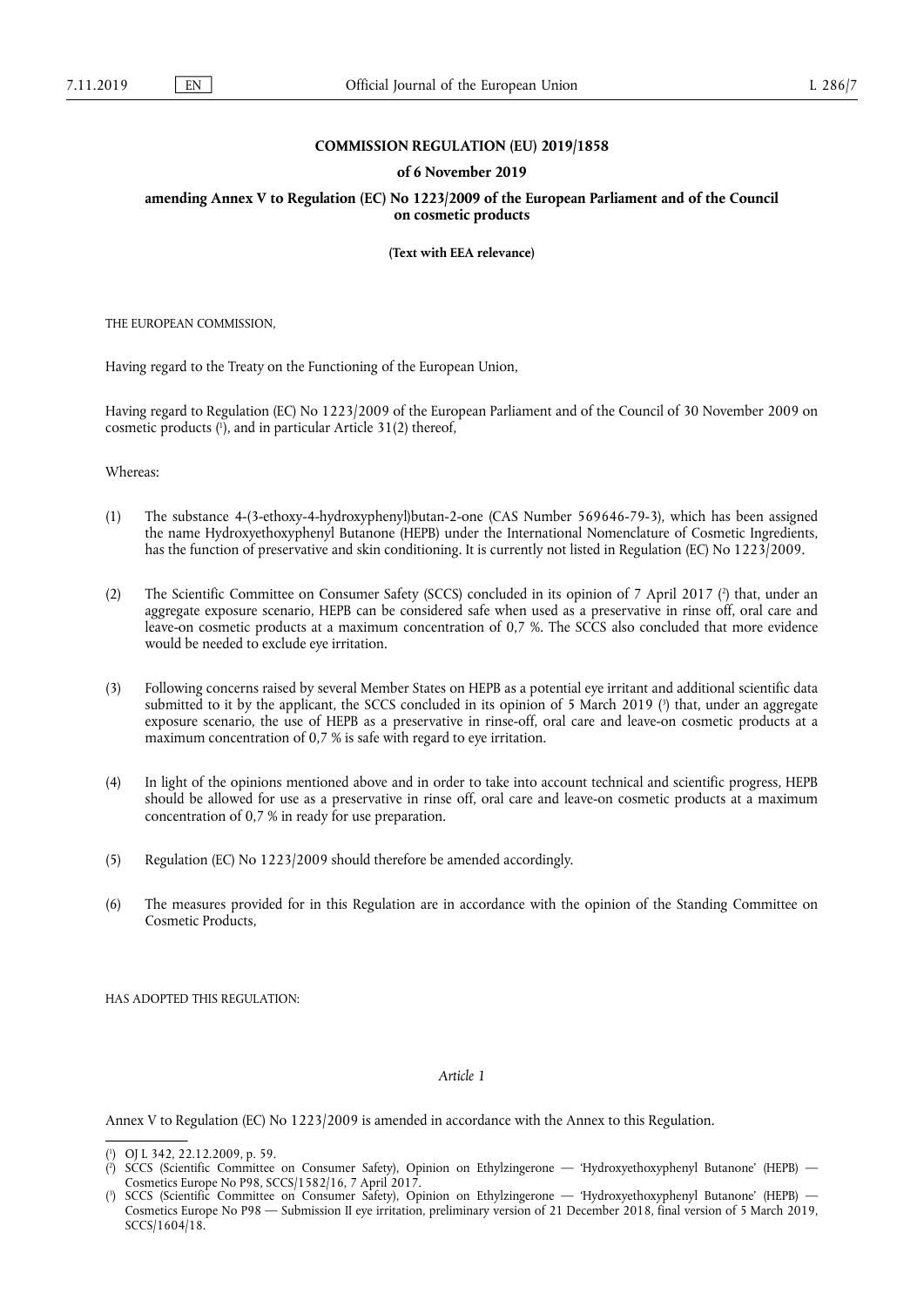## *Article 2*

This Regulation shall enter into force on the twentieth day following that of its publication in the *Official Journal of the European Union*.

This Regulation shall be binding in its entirety and directly applicable in all Member States.

Done at Brussels, 6 November 2019.

*For the Commission The President*  Jean-Claude JUNCKER